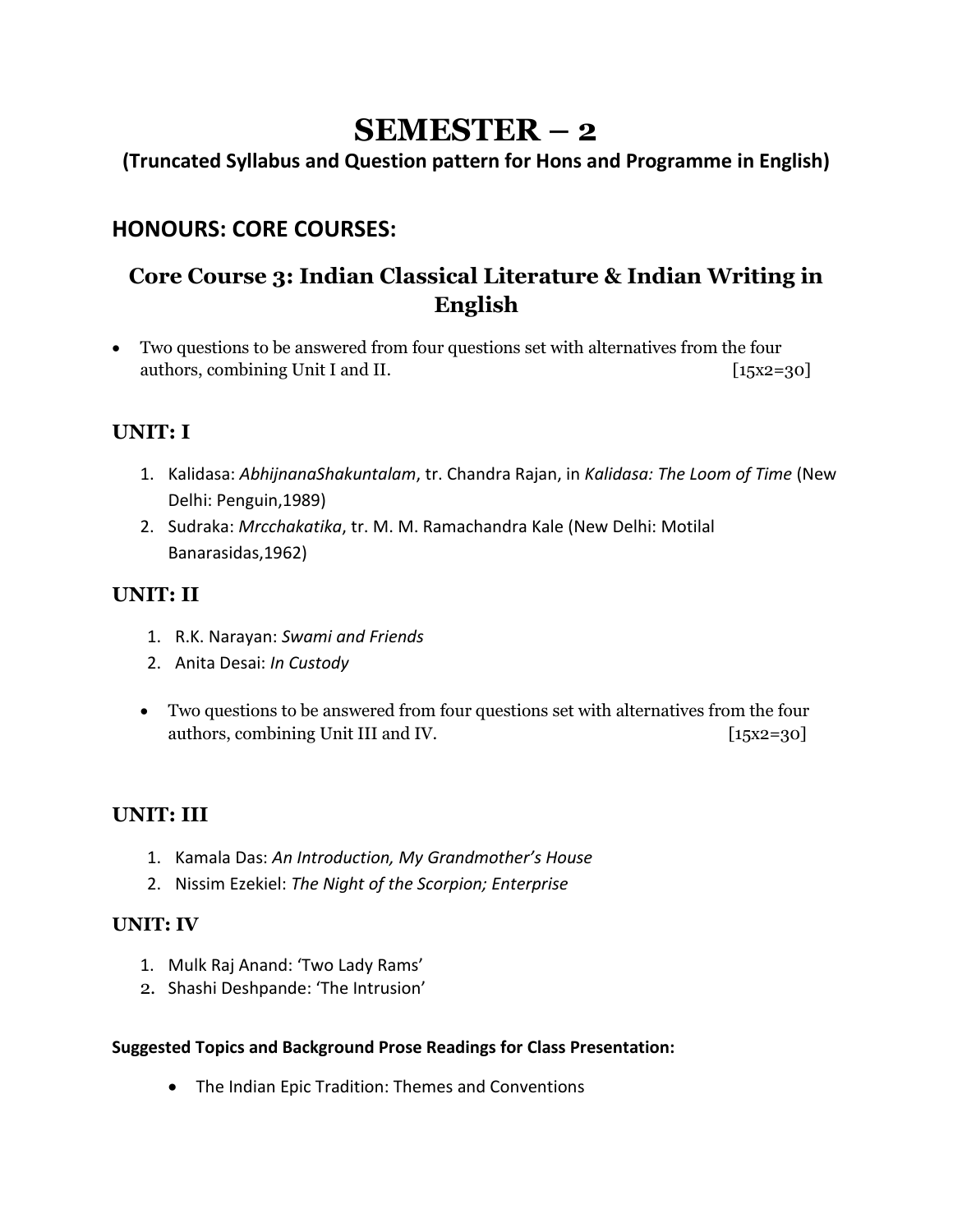- Classical Indian Drama: Theory and Practice
- *Alankara* and *Rasa*
- Themes and Contexts of the Indian English Novel
- The Aesthetics of Indian English Poetry
- Modernism in Indian English Literature

#### **Readings**

- 1. Bharata, Natyashastra, tr. Manomohan Ghosh, vol. I, 2nd edn (Calcutta: Granthalaya, 1967) chap. 6: 'Sentiments', pp.100–18.
- 2. Vinay Dharwadkar, 'Orientalism and the Study of Indian Literature', in *Orientalism and the Postcolonial Predicament: Perspectives on South Asia*, ed. Carol A. Breckenridge and Peter van der Veer (New Delhi: OUP, 1994) pp.158–95.
- 3. Raja Rao, Foreword to *Kanthapura* (New Delhi: OUP, 1989) pp.v–vi.
- 4. Salman Rushdie, 'Commonwealth Literature does not exist', in *Imaginary Homelands* (London: Granta Books, 1991) pp.61–70.
- 5. Meenakshi Mukherjee, 'Divided by a Common Language', in *The Perishable Empire* (New Delhi: OUP, 2000) pp.187–203.
- 6. Bruce King, 'Introduction', in *Modern Indian Poetry in English* (New Delhi: OUP,2nd edn, 2005) pp.1–10.

### **Core Course 4: British Literature: Old English Period to 14th Century**

### **Unit I:**

- Two questions to be answered from five questions asked serially. [15x2=30]
	- 1. Heroic Poetry
	- 2. Christian Poetry
	- 3. Alliterative Poems
	- 4. Beginning of Prose
	- 5. Beginning of Drama
- Two questions to be answered from six questions asked serially from the texts, taking Units II and III together. [15x2=30]

#### Unit II:

*Beowulf* (First 3000+ lines)

#### Unit III:

Geoffrey Chaucer: *Prologue to the Canterbury Tales*, *The Wife of Bath's Tale* (*Prologue)*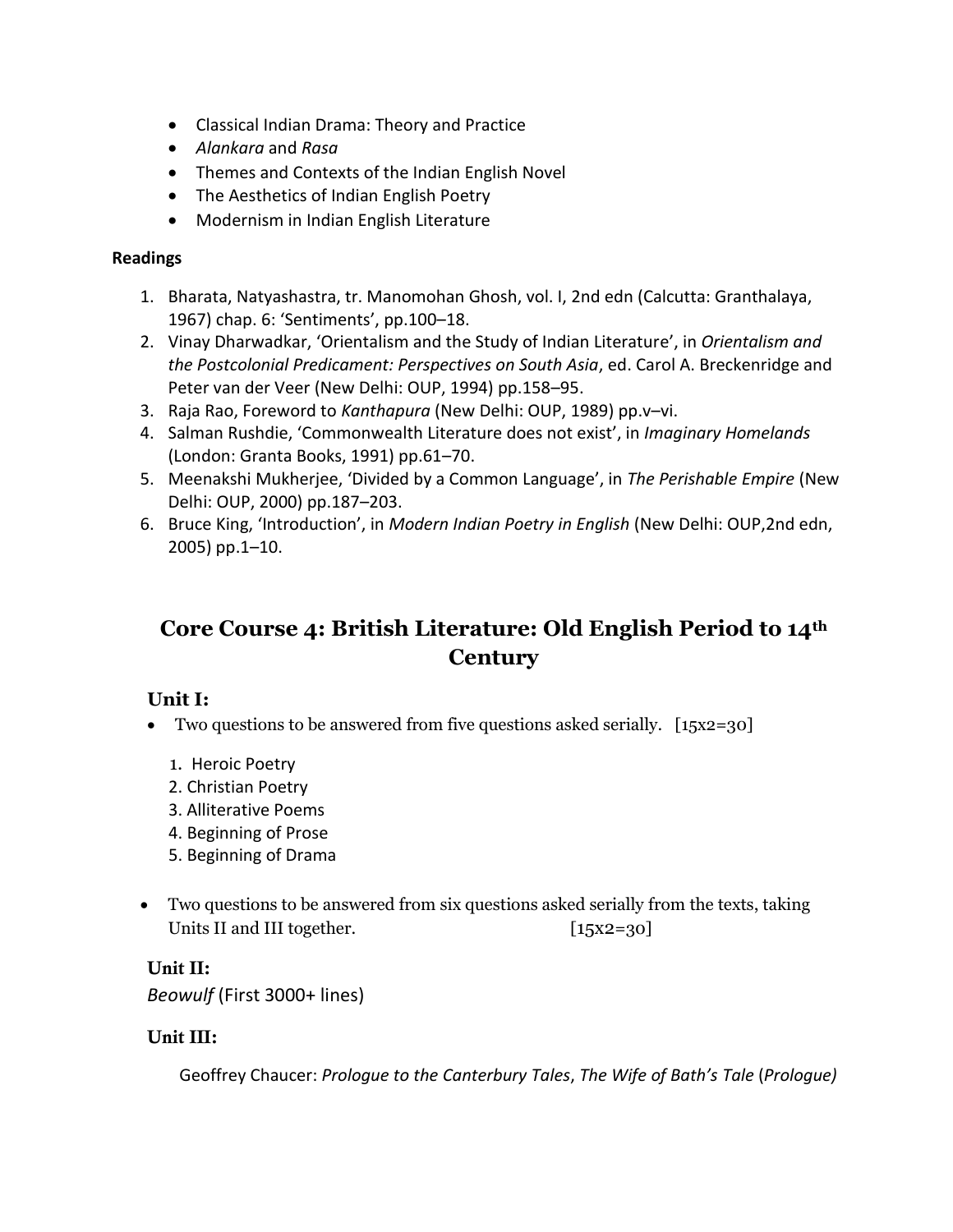#### **Suggested Topics and Background Prose Readings for Class Presentation:**

- Cultural and Historical background of Old English Period
- Religious Traditions in Old English Period
- Church and Drama

#### **Readings:**

- 1. Mark Atherton, *Complete Old English: Teach Yourself* (London: Hachette, 2012)
- 2. Peter Baker, *Introduction to Old English*, 3rdedn. (Chichester: Wiley-Blackwell, 2012)
- 3. John Blair, *The Anglo-Saxon Age: A Very Short Introduction* (Oxford: Oxford University Press, 2000).
- 4. Hugh Magennis, *The Cambridge Introduction to Anglo-Saxon Literature* (Cambridge: Cambridge University Press, 2011)
- 5. Joseph F. Tuso, *Beowulf* (Norton Critical Edition, 1975)
- 6. AsaBriggs, *A Social History of England*,3rd Edition, Harmondsworth: Penguin,1999

### **HONOURS: ELECTIVE COURSE:**

# **Generic Elective (GE)**

### **Paper 2: Selections from European Literature**

• Two questions to be answered from six questions set serially from the three poets in Unit  $[15x2=30]$ 

### **Unit I:**

- 1. William Shakespeare: Sonnet nos. 18,64,65,73
- 2. William Wordsworth: *Lucy Poems*
- 3. W.H. Auden: *The Unknown Citizen*
- One question to be answered from four questions set serially from the two texts in Unit II.

 $[15x1=15]$ 

### **Unit II:**

- 1. V. Woolf: *The Duchess and the Jeweller*
- *2.* George Orwell: *Shooting an Elephant*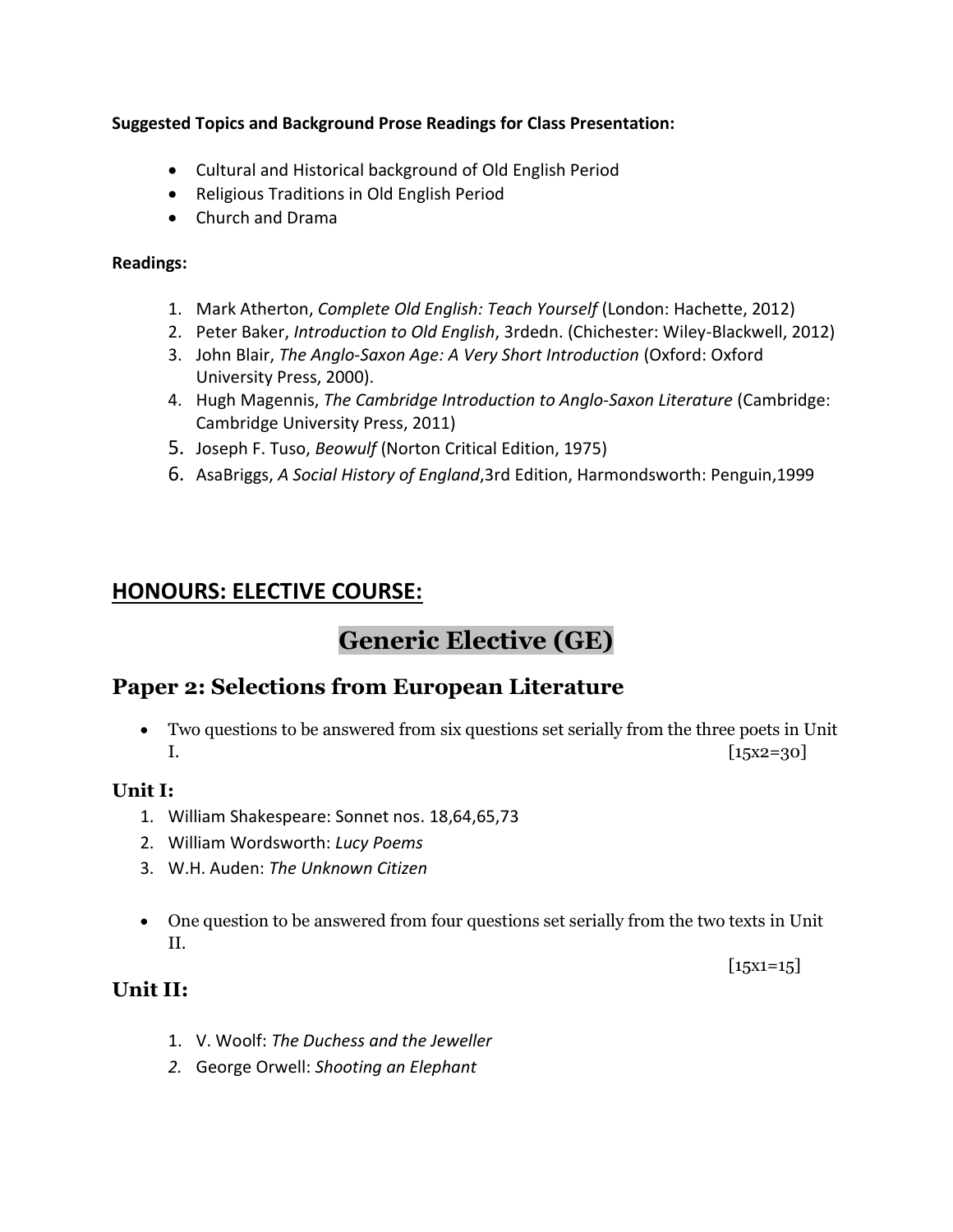• One question to be answered from four questions set serially from the two texts in Unit III.  $[15x1=15]$ 

**Unit III:**

**William Shakespeare:** *Macbeth*, *Twelfth Night*

## **CORE COURSE FOR PROGRAMME STUDENTS:**

# **Discipline Specific Core: DSC**

### **PAPER 2: Modern Indian Literature**

• Four questions to be answered from eight questions set serially and equally covering the four texts. [15x4=60]

### **Short Stories:**

- 1. Premchand: 'The Holy Panchayat'
- 2. R.K. Narayan: 'The M.C.C'
- 3. Saddat Hasan Manto: 'Toba Tek Singh'
- 4. IsmatChugtai: 'Lihaaf'

#### **Reading:**

Selections from *Modern Indian Literature: Poems & Short Stories, ed.* Department of English, Delhi, OUP, 1999.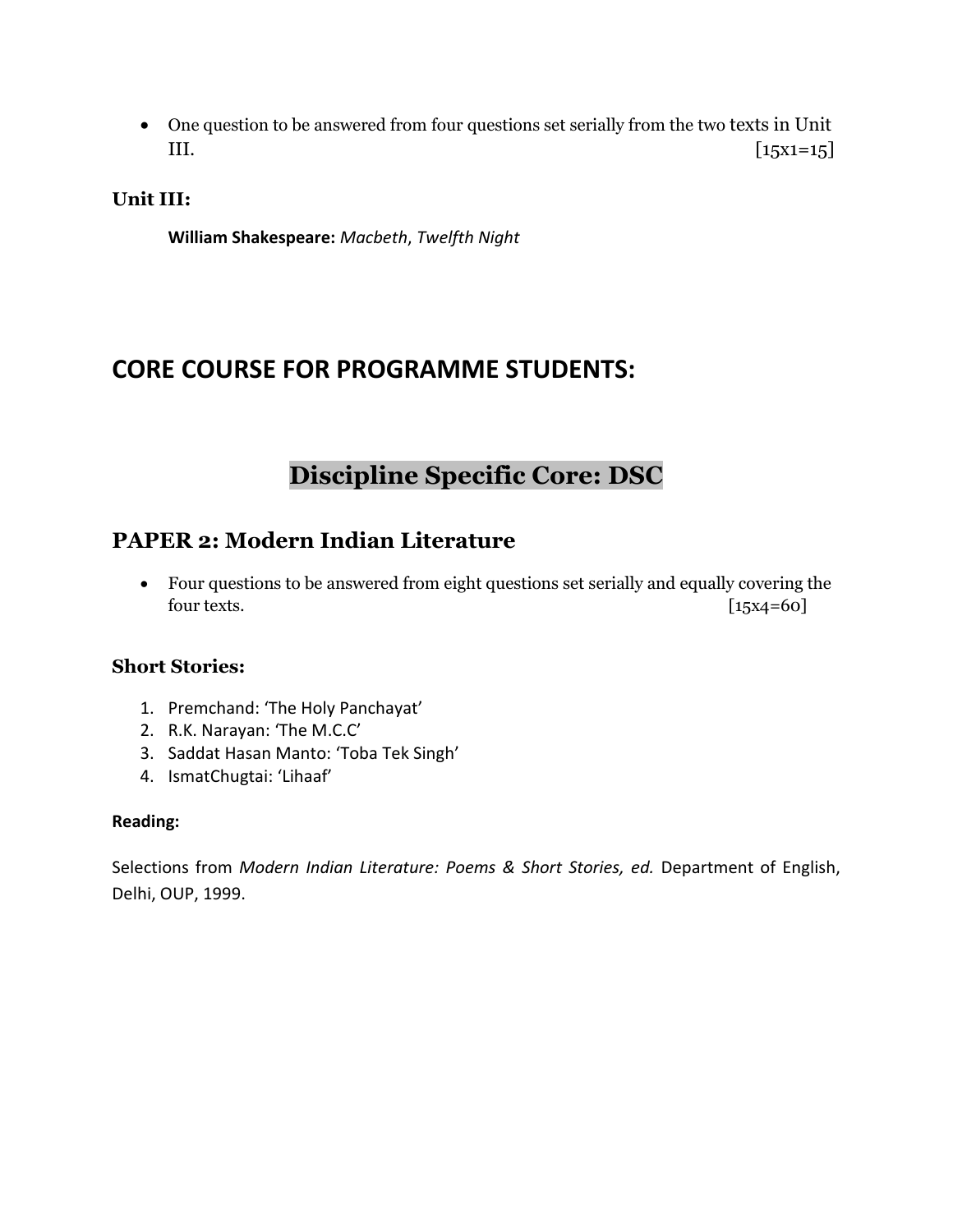## **COMPULSORY FOR PROG ONLY:**

# **Language Core Course [LCC2]: English Language Core2 PAPER 1: TECHNICAL WRITING SKILL**

• Four questions to be answered from ten questions asked serially from these topics.

[15x4=60]

- 1. Paragraph Writing
- 2. Summary Writing
- 3. Formal and Informal Letter Writing
- 4. Dialogue Writing

#### **Recommended Reading:**

*Interact: A Course in Communicative English*,Cambridge University Press.

# **COMPULSORY FOR HONS &PROG:**

### **ABILITY ENHANCEMENT COMPULSORY COURSE2(AECC2)**

### **ENGLISH COMMUNICATION:**

- Comprehension of a Prose piece—a text followed by five questions bearing 02 marks each  $[2x5=10]$
- Two questions to be answered from four questions asked serially from topic numbers (b) and (c).  $[10x2=20]$
- One question to be answered from two questions asked serially from topic number (d).  $[5x1=5]$ 
	- a) Comprehension